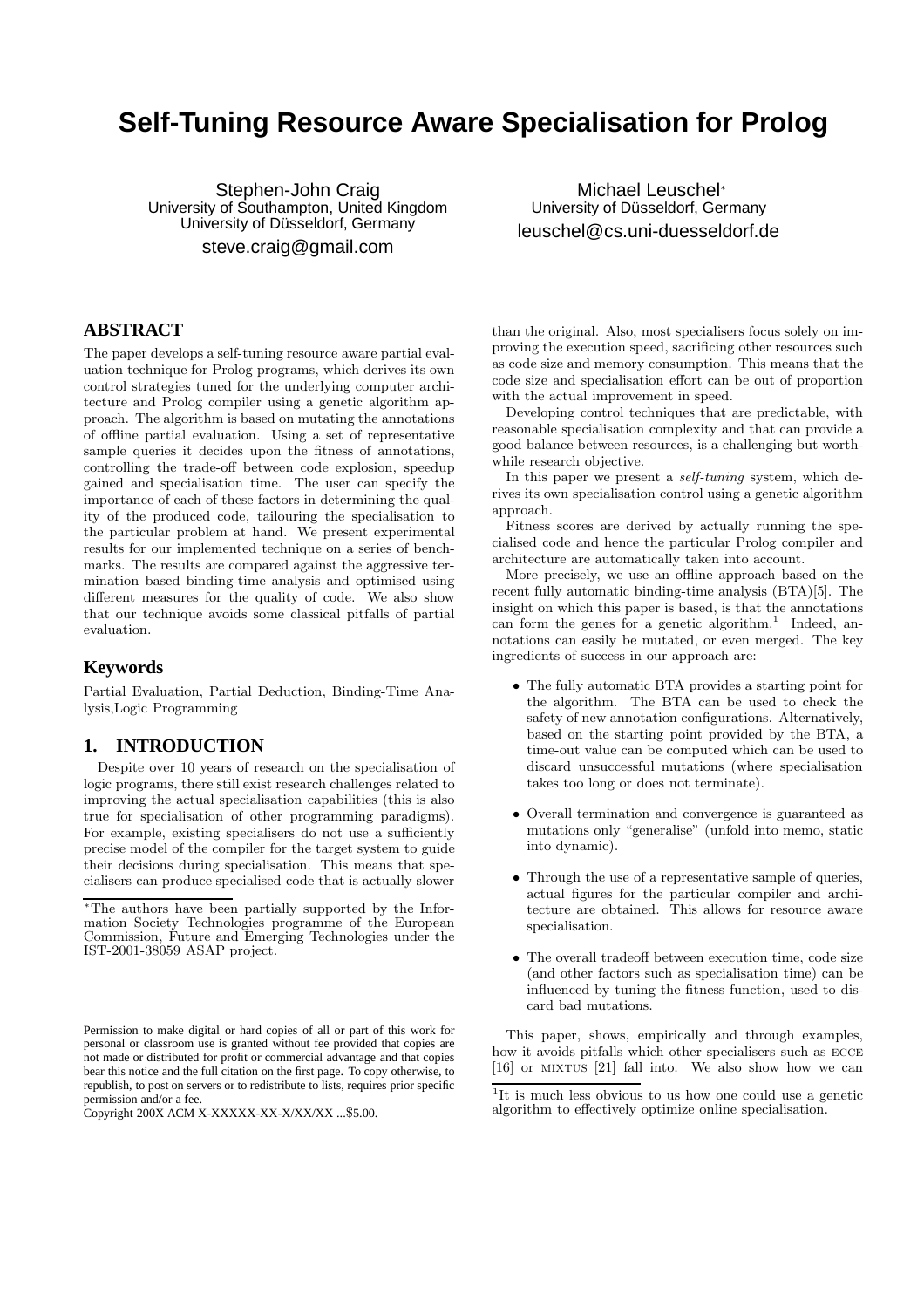achieve a good tradeoff between various resource considerations. It is also demonstrated on a series of benchmark programs the practicality and performance of the approach.

# **1.1 Other Approaches and Related Work**

Such an approach has already proven to be highly successful in the context of optimising scientific linear algebra software [25]. In [25] part of the installation procedure includes a test and feedback cycle which optimises internal parameters to give the best performance for the processor architecture, memory and cache.

A suitable low-level cost model would allow a partial evaluation system to make more informed choices about the local control (e.g., is this unfolding step going to be detrimental to performance) and global control (e.g., does this extra polyvariance really pay off).

There has been some promising initial work on cost models for logic and functional programs in [1, 2, 24, 4]. However, such a low-level cost model will depend on both the particular Prolog compiler and on the target architecture and it is hence unlikely that one can find an elegant mathematical model that is easy to manipulate and precise. It is also not entirely clear how such a cost model could be used in practice to guide specialisation. It is possible that the approach we present in this paper could make use of a low-level cost model to determine the quality of specialised code, but a cost model may prove too inaccurate to give reliable results.

# **2. CONTROLLING PARTIAL DEDUCTION**

In the remainder of the paper we assume some basic knowledge of logic programming [17].

#### **2.1 Basics of Partial Deduction**

Partial deduction [18] is a program specialisation technique for logic programs: given a logic program P and some partially instantiated query  $Q$ , it derives a new program  $P'$ , which is specialised for answering the query  $Q$  and all its possible instantiations. Partial deduction proceeds by deriving a set of atoms A and by building for each element of  $A$  a possibly incomplete SLDNF-tree using an unfolding rule. For every element of  $A$ , partial deduction produces a specialised predicate definition by extracting a specialised clause from every non-failing branch of the tree built for it.

An important issue in partial deduction is the control. Here we distinguish between [19]

- global control: deciding which atoms to be put into  $A$ , and
- local control: deciding which trees to build for the elements of A.

The issue of control is important as it affects the correctness and termination of the specialisation process, as well as the quality of the specialised program. Considerable effort has been devoted to this crucial issue (see, e.g., the references in [14]), and the issue of correctness is well understood and several powerful techniques (such as homeomorphic embedding) can be used to ensure termination. However, the issue of the quality of the specialised program is still relatively open. While it is well understood that unrestricted unfolding can be detrimental to the efficiency of the specialised program, and that determinate unfolding can be used to avoid most pitfalls related to this, the overall picture is unclear. Indeed, using just determinate unfolding will prevent

substantial efficiency gains in certain cases, and still may not prevent program slowdowns and code explosion (with a limited efficiency gain). Below we elaborate on some of the pitfalls of partial deduction in more detail, showing where it can go wrong and produce undesirable results.

### **2.2 Some Pitfalls of Partial Deduction**

One pitfall related to the local control (unfolding) is known as work duplication. The problem is illustrated in the following example.

Let  $P$  be the program defined in Listing 1.

```
member (X, [X|T])<br>member (X, [Y|T]): - member (X, T).
\texttt{inboth}(X, L1, L2) :- member (X, L1),
                             member (X, I, 2).
```
#### Listing 1: The inboth/3 example

Let  $A = \{\text{inboth}(a, L, [X, Y])\}$ , member $(a, L)$ . By performing non-leftmost non-determinate unfolding for the call  $\texttt{inboth}(a, L, [X, Y])$  in Figure 1 (and doing a single unfolding step for  $\text{member}(a, L)$ , we obtain the partial deduction  $P^{'}$  (Listing 2) of P with respect to A.

 $m$ ember (a, [a|T]).<br>member (a, [Y|T])  $:-$  member  $(a, T)$ .  $in both(a, L, [a, Y])$  :- member  $(a, L)$ .  $\texttt{inboth}(a, L, [X, a])$  :- member $(a, L)$ .

Listing 2: Specialising Listing 1 for  $\{inboth(a,L,[X,Y])$ , member $(a,L)\}$ 

Let us examine the run-time goal  $G = \leftarrow \texttt{inboth}(a, [h,g,f]$  $e,d,c,b,a]$ ,  $[X,Y]$ ) (which is an instance of an atom in  $A$ ). Using the Prolog left-to-right computation rule the expensive sub-goal  $\leftarrow$  member(a, [h,g,f,e,d,c,b,a]) is only evaluated once in the original program  $P$ , while it is executed twice in the specialised program  $P'$ .



#### Figure 1: Non-leftmost non-determinate unfolding for Listing 2

The classical solution to this problem is to disallow nonleftmost unfolding unless it is deterministic (sp [7, 8, 9], ecce [16]), or allow non-leftmost unfolding but not leftpropagate bindings (PADDY [20], MIXTUS [21]). Some partial evaluators, for instance, sage [11, 10] do not prevent such work duplication. This can result in huge slowdowns (see, e.g., [3]).

However, non-leftmost non-determinate unfolding can sometimes have the opposite effect and lead to big speed-ups, which are thus prevented. Furthermore, even determinate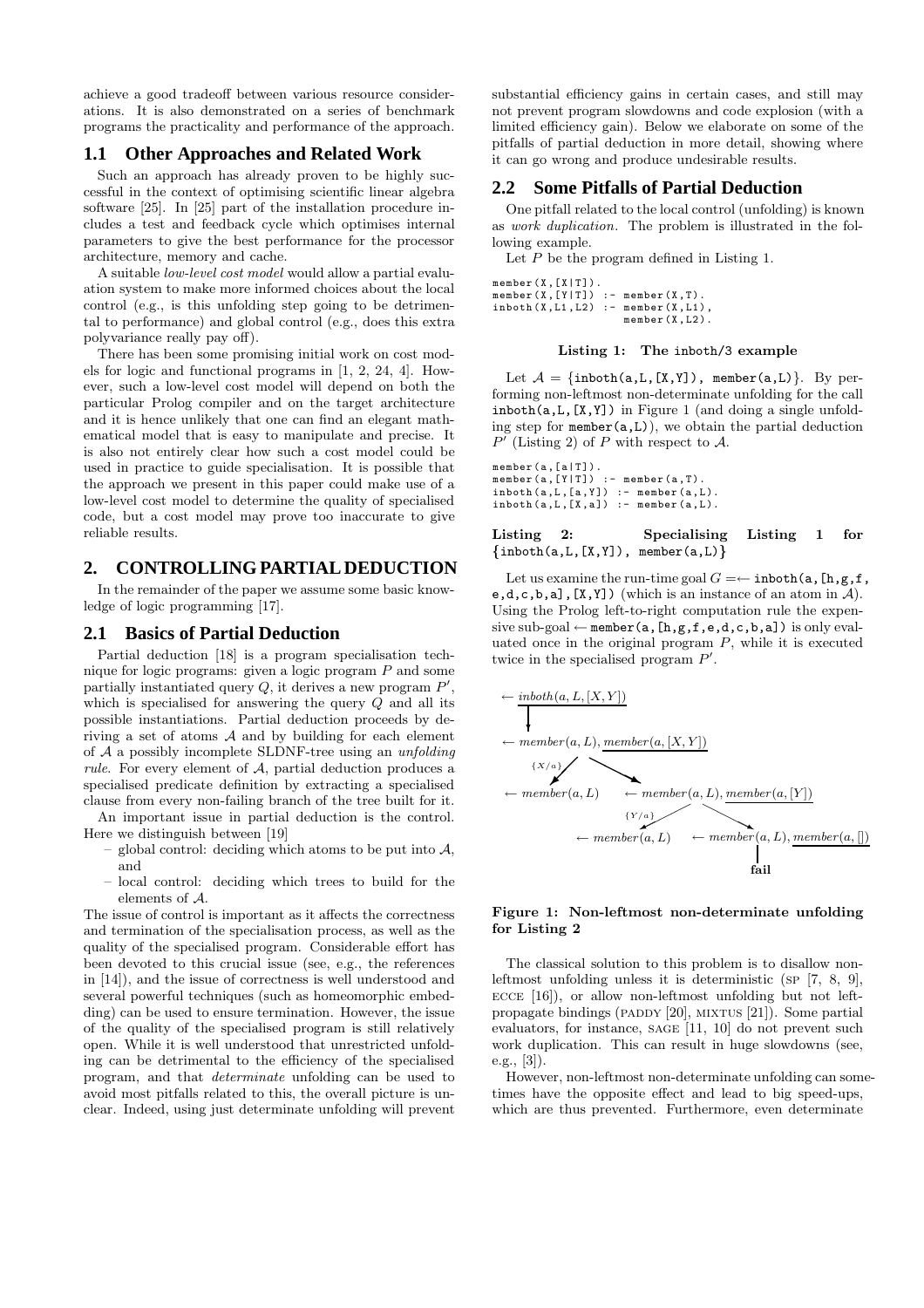unfolding can still lead to duplication of work, namely in unification with multiple heads:

Let us return to the program in Listing 1 with the set  $\mathcal{A} =$  $\{\text{inboth}(X,[Y],[V,W])\}.$  The query can be fully unfolded producing the partial deduction  $P^{\prime}$  (Listing 3) of P with respect to A.

inboth (X ,[ X ] ,[X ,W ]). inboth  $(X, [X], [V, X])$ .

#### Listing 3: Specialising Listing 1 for  $\{\text{inboth}(X,[Y],[V,W])\}$

No goal has been duplicated by the leftmost non-determinate unfolding, but the unification  $X=Y$  for  $\leftarrow \texttt{inboth}(X,[Y],[V,W])$ has been duplicated in the residual code. This unification can have a substantial cost when the corresponding actual terms are large.

Another trap of partial deduction is the possible loss of indexing. Indeed, Prolog systems spend a lot of their time looking up clauses that match the current goal. When all calling arguments are free, the system has no choice but to go through the clauses one by one. However, if some of the arguments are (at least partially) instantiated then some clauses that do not match can be skipped. This is achieved using argument indexing and takes analogy from indexing in database systems. The standard Prolog indexing techniques rely on first argument clause indexing; that is they by default index on the first argument. Indexing can provide an important performance boost when searching over a large set of clauses.

Listing 4 is a a simple program with a collection of facts represented by p/2. By default indexing will be performed on the first argument of p/2, and as long as the first argument in the call to p/2 is instantiated we will benefit from the speedups of indexing.

```
index\_test(f(\_), Y, Z) :- p(Y, Z).
p (a ,1).
p (b ,2).
p (c ,3).
p(d, 4).
p(e,5).
p (f ,6).
\mathtt{p}\left(\mathtt{g}\,,7\right) .
p(h, 8).
p (i ,9).
p(j,10).
```
#### Listing 4: Example using clause indexing

During specialisation unfolding may change the behaviour of the clause indexing. Through unfolding, facts may be subsumed by calling predicates, whose argument orderings differ. When specialising Listing 4 for index\_test(A,B,C) it is safe to fully unfold the call to p/2, as termination is guaranteed and it removes a level of redirection. Unfortunately in the newly created index\_test\_0/3 predicate (Listing 5), the first argument is no longer a useful basis for clause indexing and as a result, the specialised code is substantially slower than the original program (taking twice as long to complete the same benchmark).

| $index_test_0(f(.), a, 1).$     |  |
|---------------------------------|--|
| $index_test_0(f(.), b, 2).$     |  |
| $index_test_0(f(.), c, 3).$     |  |
| $index_test_0(f(.), d, 4).$     |  |
| $index_test_0(f(.), e, 5).$     |  |
| $index_test_0(f(.), f, 6).$     |  |
| index_test__0( $f(\_)$ , g, 7). |  |
| $index_test_0(f(.), h, 8).$     |  |
|                                 |  |

 $index\_test\_0(f(\_), i, 9).$  $index\_test\_0(f(_{})$ , j, 10).

#### Listing 5: Specialising Listing 4 for index test(A,B,C). The useful clause indexing has been lost

In Ciao Prolog (and some others), the indexer allows programmers to select the argument(s) to index on. This would be an alternative to not unfolding the call, but would still require that the specialiser changes the indexing information. The classical solution is to avoid any reordering of arguments, but this is not enough to prevent this problem. Using pure determinate unfolding (no non-determinate unfolding except at the root of an SLD-tree) together with no argument reordering avoids most of the problems. However, most determinate unfolding rules are not pure and allow one non-determinate step, this is often important for precision (see benchmarks in  $[16]$ ).<sup>2</sup> Another related problem is the loss of indexing due to argument filtering. For example, take the following program:

 $p(f(a,b))$ .  $p(f(b,c))$ .  $p(f(d,e))$ .

 $p(f(e,a))$ .

Specialising for  $p(f(X, Y))$  produces the following specialised code:

 $p_{-1}(a,b)$ .  $p_{-1}(b,c)$ .  $p_{-1}(d,e)$ .  $p_{-1}(e, a)$ .

Filtering has removed the f/2 structure and replaced it with two arguments representing the substructure. Now, potentially the specialised program will run slower for a runtime query such as  $p(f(X,a))$ , provided the underlying Prolog system provides "deep" indexing (e.g., Ciao Prolog does allow this with the indexer package). This is because only the first argument is indexed, and the lookup is on the second argument in the specialised program. However, most Prolog systems only index on the top-level functor (e.g., SIC-Stus) and hence there is actually no slow-down. In fact the program can run faster as the functor f/2 no longer needs to be deconstructed.

The behaviour of the indexing in different Prologs is a case where depending on the Prolog the specialiser could behave differently to produce better quality code. Prolog systems also impose a maximum number of arguments. Some Prolog systems do not, but after a certain limit (e.g., 32) all further arguments are simply put into a list. As argument filtering can increase the number of arguments, this must be taken into account by the specialiser. Other differences may exist between Prologs and platforms, for example features such as tabling may influence the performance of specialised programs.

In this section we have only scratched the surface of various ways in which existing partial deduction techniques can go wrong (more pitfalls can be found in [23], most of which are still valid today). Also, even when partial deduction

<sup>&</sup>lt;sup>2</sup>This is less of an issue in conjunctive partial deduction, as variable links between calls are not automatically lost when one stops unfolding; see [12].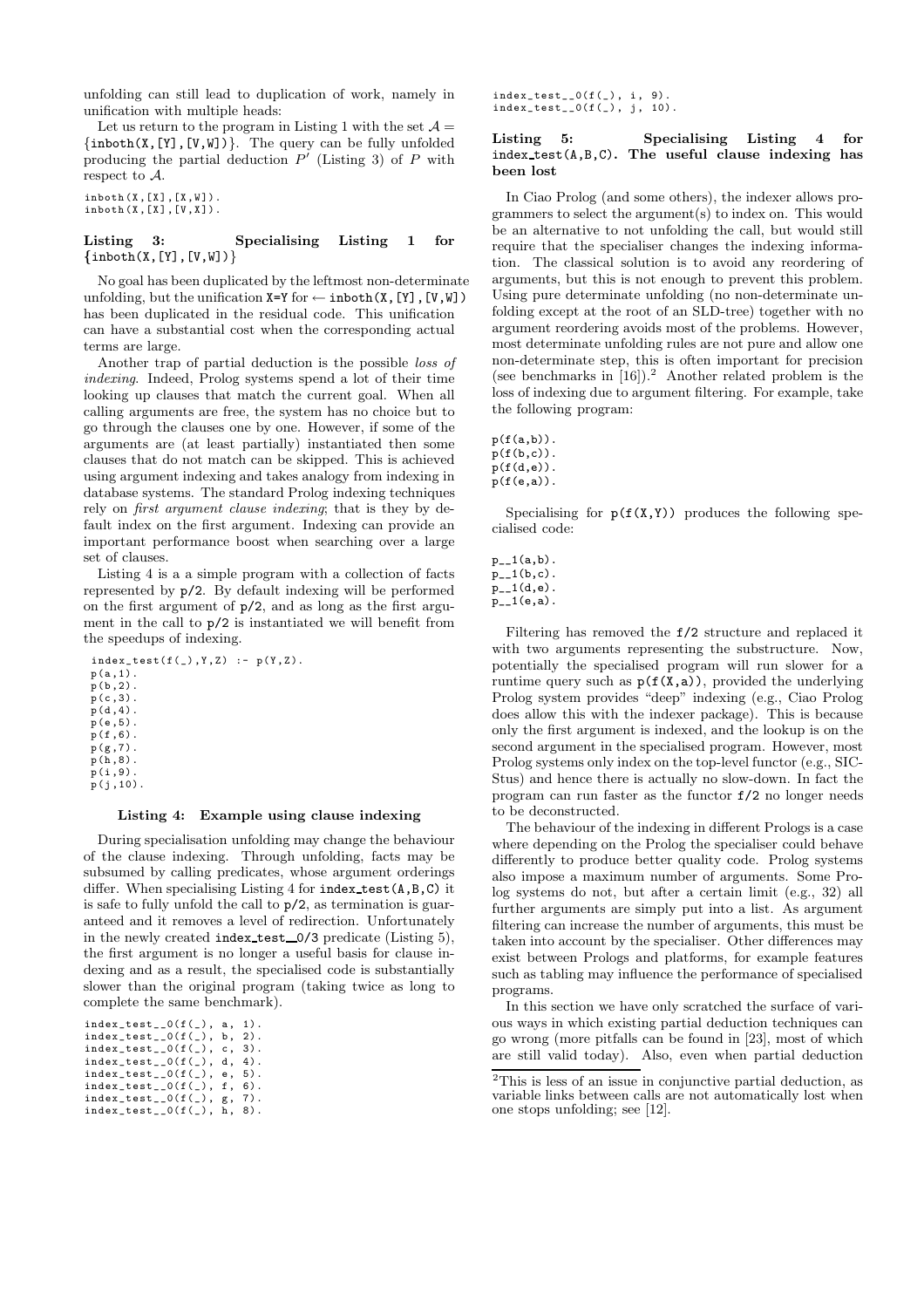does achieve some speed improvement, this may ensue an unacceptable explosion in the code size. It is clear that deriving a good specialised program is a non-trivial pursuit, covered with many pitfalls and difficult to put into a simple mathematical model.

The motivation of this paper is to provide a method for deriving specialisation control based on the underlying architecture guided by trial and error, providing the user with the ability to balance execution time against code explosion, or other program properties. The algorithm uses empirical measurements to tackle issues that could prove difficult to handle using a purely mathematical model. We concentrate on offline partial deduction as it provides a clear separation between specialisation and control.

# **3. OFFLINE PARTIAL DEDUCTION**

The main idea of offline partial deduction is to separate the specialisation process into two phases:

- First a *binding-time analysis*  $(BTA)$  is performed which, given a program and an approximation of the input available for specialisation, approximates all values within the program and generates an annotated program.
- A (simplified) specialisation phase, which is guided by the annotations of the BTA.

This approach is illustrated in Figure 2 and is called offline because most control decisions are taken beforehand.



Figure 2: Offline Partial Evaluation

In the remainder of the paper we will use the logen specialisation system [15]. In logen every program point in every clause is annotated with a clause annotation, telling the specialiser what to do when reaching this program point. Furthermore, every argument of every predicate is annotated with a binding type, which tells the specialiser to what extent this argument will be known at specialisation time.

### **Clause Annotations**

Clause annotations indicate how each call in the program should be treated during specialisation. Essentially, these annotations determine whether a call in the body of a clause is performed at specialisation time or at run time. Clause

annotations influence the local control [19]. For the logen system [15] the main annotations are as follows:

- unfold: The call is unfolded under the control of the partial evaluator. The call is replaced with the predicate body, performing all the needed substitutions. (Note: the predicate body is itself annotated and will be re-examined by the partial evaluator.)
- memo: The call is not unfolded, but instead the call is generalised using the filter declaration and specialised independently.
- call: The call is fully executed without further intervention by the partial evaluator.
- rescall: The call is left unmodified in the residual code.

## **Binding Types**

Each argument of a predicate in an annotated program is given a binding type by means of filter declarations. A binding type indicates something about the structure of an argument at specialisation time. This information is used when the predicate is "memoed." The basic binding types are usually known as static and dynamic which are defined as follows:

- static: The argument is definitely known at specialisation time;
- dynamic: The argument is possibly unknown at specialisation time.

More precise binding types can be defined by means of regular type declarations, and combined with basic binding types. For example, one can define types such as list skeletons.

The filter declarations influence the global control, since dynamic parts of arguments are generalised away (that is, replaced by fresh variables) and the known, static parts are left unchanged. They also influence whether arguments are "filtered out" in the specialised program. Indeed, static parts are already known at specialisation time and hence do not have to be passed around at runtime.

The paper [5] introduced an automatic binding-time analysis for logen. The analysis used state-of-the-art termination analysis techniques, combined with a type-based abstract interpretation for propagating the binding types combined. Safety of built-ins was guaranteed using a database of allowed calling patterns (with respect to the propagated binding types). The analysis was designed to be as aggressive as possible and is guided only by termination, it contains no heuristics for quality of code. The algorithm described in this paper is designed to complement the binding-time analysis of [5], providing control over the quality of the produced specialised programs.

Figure 3 is the match program taken from the DPPD library of benchmarks [13]. The program is a naïve string matcher; the match/2 succeeds if the given pattern occurs in the string. The program has been annotated for the logen system using the automatic binding-time analysis, the specialisation query will contain a static pattern but the string to search will be dynamic. The analysis has concluded that the first and last calls can be safely unfolded, i.e. they are guaranteed to terminate at specialisation time.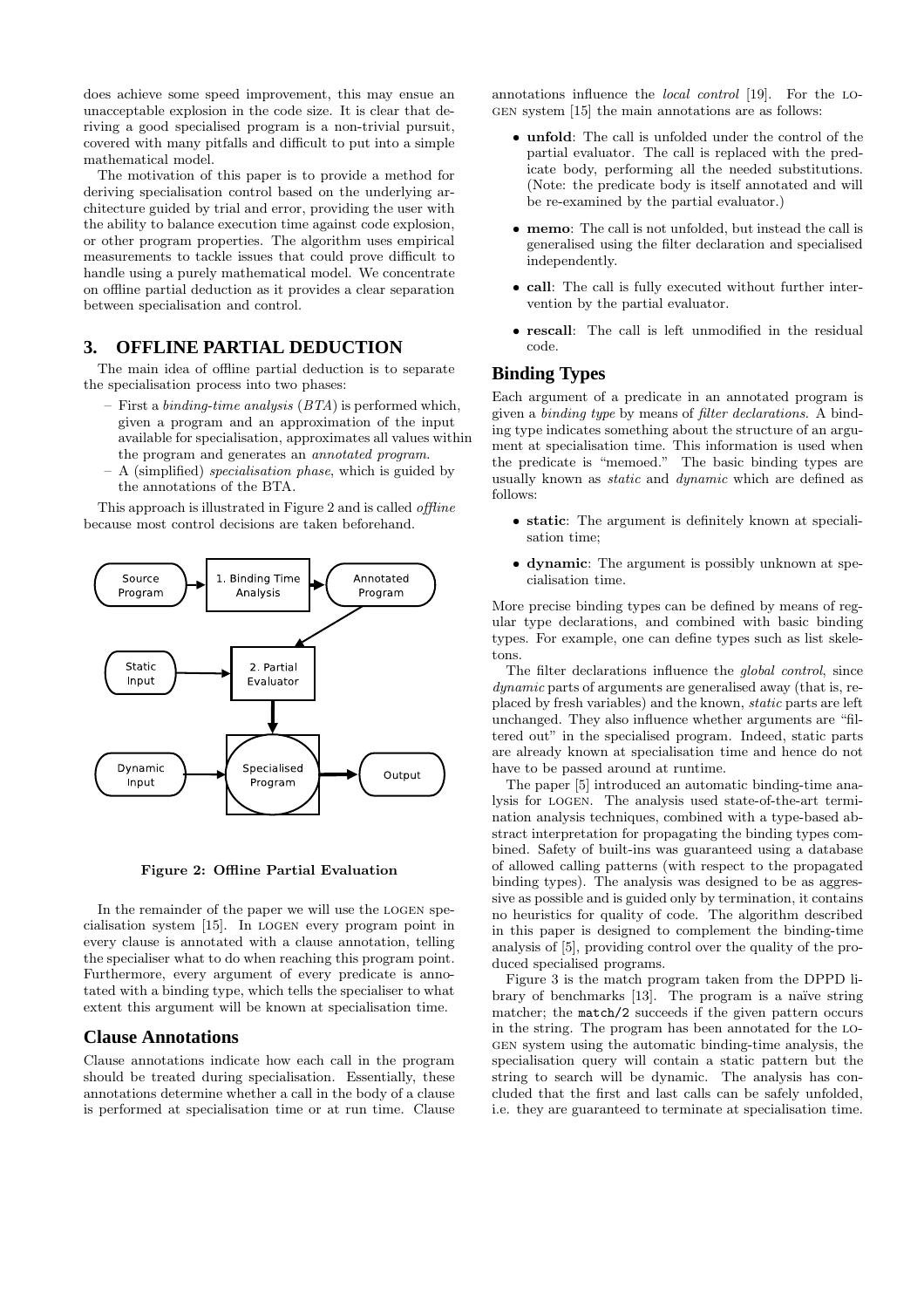The recursive call in the second match1/4 clause has been marked memo and cannot be safely unfolded.

match(Pat, T) : − match1(Pat, T, Pat, T) | {z } unfold . match1([], Ts, P, T). match1([A| Ps], [B| Ts], P, [ X|T]) : − A\ == B, | {z } rescall match1(P, T, P, T). | {z } memo match1([A|Ps], [A|Ts], P, T) : − match1(Ps, Ts, P, T). | {z } unfold

: −filter match(static, dynamic).

#### : −filter match1(static, dynamic, static, dynamic).

#### Figure 3: Annotated match program

Using the above annotation and the specialisation query  $match([a, c], A)$ , LOGEN will produce the following specialised program:

```
match([a, c], A) :- match_0(A).
match_{--}0 ( [A|B]) :-
a \n = A, \text{ match } 1_{-1}(B, B).match__0 ([a,A|B]) :-
             c \ = A, match1_{-1} (A \mid B), [A \mid B]).
match__0 ([a ,c|_ ]).
match1_{-1}([A|_], [I|B]) :-
a\==A, match1__1(B, B).<br>match1__1([a,A|_], [_|B]) :-
            c \backslash \texttt{==A} , \texttt{match1}\_\texttt{-1}(\texttt{B} , \texttt{B}) .
match1_{-1}([a, c | _], -).
```
Listing 6: Specialising match/2 using the annotations in Figure 3

### **4. MUTATIONS**

Offline specialisation takes an annotated program as input. In this section we examine how annotations can be mutated and thus form the basis of a genetic algorithm aimed at improving annotations.

A single set of annotations for a program is represented by an annotation configuration (Definition 1).

DEFINITION 1 (ANNOTATION CONFIGURATION).  $(\alpha, \beta)$  is an annotation configuration for some program P where  $\alpha \in$  $\Sigma_c^*, \Sigma_c = \{u, m, c, r\}, \ \beta \in \Sigma_f^*, \Sigma_f = \{s, d\}$ 

The length of  $\alpha$  is the number of body literals in P and the length of  $\beta$  is the sum of the arity of the predicates in P. A configuration represents a set of annotations for the program P. With u, m, c, r, s, and d representing unfold, memo, call, rescall, static and dynamic respectively.

For example, the annotations from the match program (Figure 3) are represented by the annotation configuration  $((u, r, m, u,), (s, d, s, d, s, d)).$ 

The binding-time analysis concentrates on termination and provides a set of aggressive annotations, doing as much work as possible at specialisation time. However, this does not always produce the best specialised programs. As already discussed, there are some circumstances where it is better not to perform an operation at specialisation time or to discard some static information.

The algorithm presented searches for "better" annotation configurations which, while less aggressive than the configuration provided by the binding-time analysis, may produce better specialised code. The algorithm explores the possible mutations (Definition 2) of the current annotation configuration. A mutation of a configuration is defined as a new annotation configuration but with one of the annotations modified. The mutations produce new, less aggressive annotations. For example, a call marked as unfold can be turned into memo, or an argument that was previously static is treated as dynamic. This changes the behaviour of the specialiser.

DEFINITION 2 (MUTATION). Let  $C$  be a annotation configuration for  $P$ ,  $f_c$  and  $f_f$  are mapping functions defined as  $f_c = \{u \mapsto m, c \mapsto r\}, f_f = \{s \mapsto d\}.$  If C is of the form  $(\alpha X \alpha', \beta)$  and  $X \in dom(f_c)$  then the annotation configuration  $(\alpha f_c(X)\alpha', \beta)$  is a mutation of C. If C is of the form  $(\alpha, \beta X \beta')$  and  $X \in dom(f_f)$  then the annotation configuration  $(\alpha, \beta f(X)\beta')$  is a mutation of C.

DEFINITION 3 (SET OF MUTATIONS).  $mutations(C)$  is defined as the set of all possible mutations of C.

Table 1 shows the initial set of mutations for the match program in Figure 3. The initial configuration of match has five possible mutations, the mutated element has been underlined in each mutation.

| Original | ((u, r, m, u), (s, d, s, d, s, d))               |
|----------|--------------------------------------------------|
|          | ((m, r, m, u), (s, d, s, d, s, d))               |
| 2        | ((u, r, m, m), (s, d, s, d, s, d))               |
| 3        | $((u, r, m, u), (\underline{d}, d, s, d, s, d))$ |
| 4        | $((u, r, m, u), (s, d, \underline{d}, d, s, d))$ |
| 5.       | $((u, r, m, u), (s, d, s, d, \underline{d}, d))$ |

Table 1: Initial set of mutations for match

It is possible that a mutated annotation configuration may be unsafe. Generalising more arguments, or memoising rather than unfolding calls, may have repercussions throughout the rest of the program. The annotation configuration may be unsafe for a number of reasons:

- The filter information may be incorrect. Marking an argument as dynamic or memoing a call rather than unfolding may change the propagation of static data throughout the program.
- A built-in that was previously safe to call, may now not be sufficiently instantiated at specialisation time.
- The specialisation process may fail to terminate. Information that previously guaranteed termination may have been generalised away.

Unsafe annotations will not produce valid specialised programs and are therefore of little use. Given an unsafe annotation configuration the automatic binding-time analysis algorithm can be used to find the next safe configuration. This may require that further calls are marked as memo or that the filter information is propagated correctly.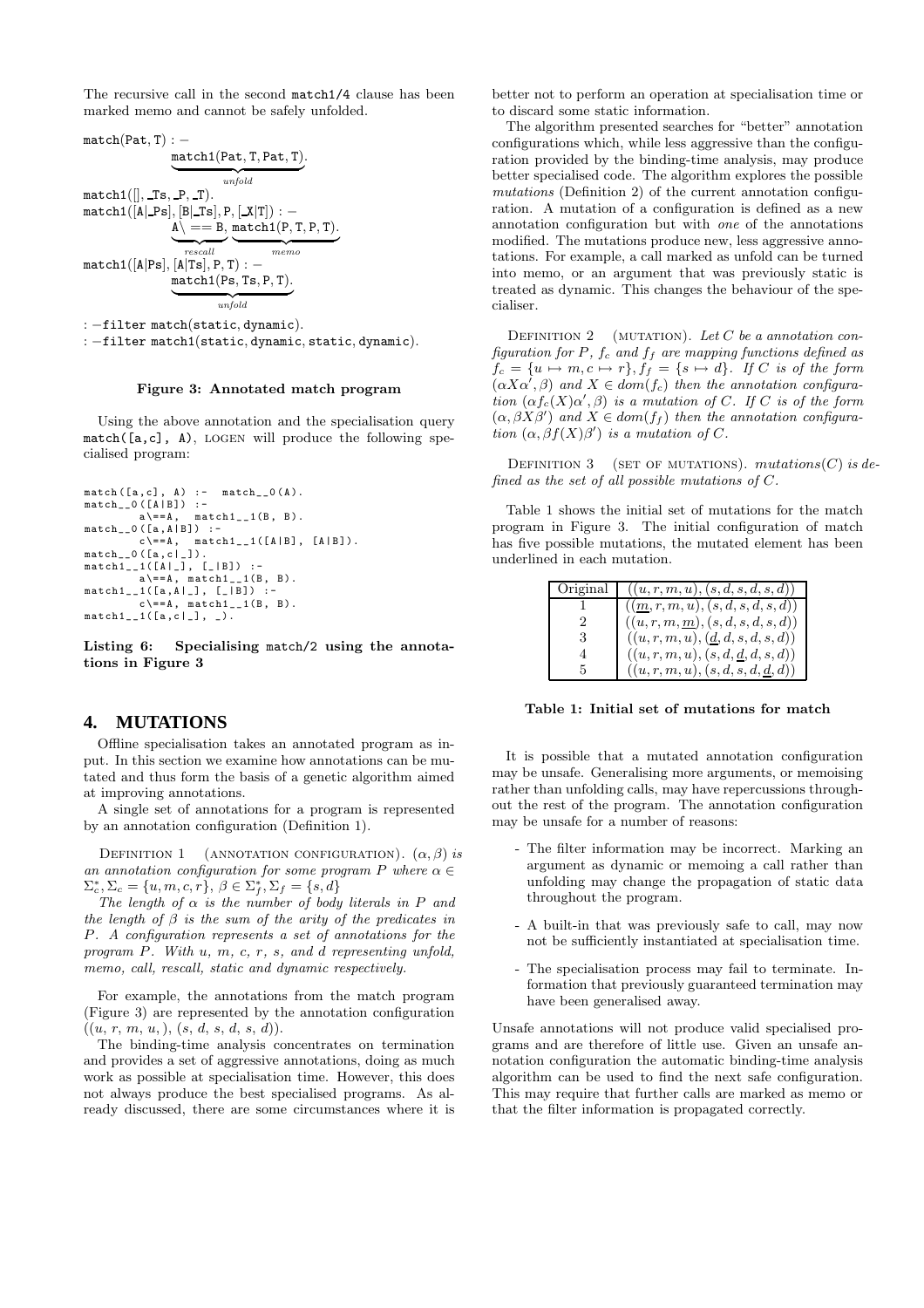The entire binding-time analysis algorithm is complex; however, it is sufficient to run only the filter propagation and built-in safety checking. Non-termination of the specialisation process can then be monitored using timeouts. A sensible value for the timeout can be estimated using the specialisation and runtime of the original annotated program as a base.

Using the filter propagation and built-in checking on the annotations in Table 1 produces the new safe annotations in Table 2.

| Original       | ((u, r, m, u), (s, d, s, d, s, d))                           |
|----------------|--------------------------------------------------------------|
|                | ((m, r, m, u), (s, d, s, d, s, d))                           |
| 2              | ((u, r, m, m), (s, d, s, d, s, d))                           |
| 3'             | $((u, r, m, u), (d, d, \underline{d}, d, \underline{d}, d))$ |
| $\overline{4}$ | ((u, r, m, u), (s, d, d, d, s, d))                           |
| 5'             | $((u, r, m, u), (s, d, \underline{d}, d, d, d))$             |

Table 2: Mutation after filter propagation

Two of the mutations have been detected as unsafe and have been modified accordingly. Figure 4 shows the tree of these mutations. Running the filter propagation has further mutated the annotation configuration producing new configurations with multiple mutated elements.

It is also possible to run the full binding-time analysis algorithm to find the safe set of mutations (Table 3). The termination analysis has detected that, in additional to the filters, one of the annotations must be changed from unfold to memo.

| Original | ((u, r, m, u), (s, d, s, d, s, d)) |
|----------|------------------------------------|
|          | ((m, r, m, u), (s, d, s, d, s, d)) |
| 2        | ((u, r, m, m), (s, d, s, d, s, d)) |
| 3'       | ((u, r, m, m), (d, d, d, d, d, d)) |
| 4'       | ((u, r, m, m), (s, d, d, d, s, d)) |
| 5'       | ((u, r, m, m), (s, d, d, d, d))    |

Table 3: Mutation after full automatic binding-time analysis

## **5. DECIDING FITNESS**

To explore the search space effectively, it is essential to be able to assess the quality of a particular annotation configuration. Empirical testing is used to determine the quality of the specialised code. However, each annotation configuration can be used to specialise the same program for different sets of static data. It is impractical to test for all possible sets of of static data, so instead a representative set of sample queries is used. These queries are provided by the user. It is important that the sample queries accurately reflect the type of queries of interest as the program will be optimised with these queries in mind.

The quality of the annotation configuration is calculated using characteristics from the specialisation process:

execution time – The actual execution time of the sample queries. The sample queries are benchmarked over a number of executions to obtain a final execution time. This allows the algorithm to optimise for the fastest program.

- compiled code  $size$  The size of the produced specialised code. The size is taken after compilation into byte code. Specialisation can result in large code explosion, sometimes for a very small gain.
- specialisation time The time taken to specialise the program for the sample queries. In situations where the program is to be re-specialised frequently it may be desirable to take into account the actual specialisation time during optimisation.

It would be possible to measure additional characteristics that may be of interest to the user. For example, the memory usage during execution.

The different characteristics contain different units and cannot easily be combined. To allow comparison between the different characteristics, they are first normalised. Normalising the values against a common base case produces a new value, where 1.0 signifies it is the same as the base case, a value of 2.0 indicates it is twice as good as the base case and a value of 0.5 indicates it is twice as bad as the base case.

A fully dynamic annotation configuration (Definition 4) with all calls marked as rescall or memo is used as a base case. The fully dynamic annotation configuration produces specialised code which has the same behaviour as the original program, as all static data is discarded during specialisation and no calls are made at specialisation time. Each characteristic is normalised by dividing the value with the same characteristic from the dynamic annotation configuration.

DEFINITION 4 (DYNAMIC ANNOTATION CONFIGURATION). The annotation configuration  $(\alpha, \beta)$  is fully dynamic if  $\alpha \in$  $\Sigma_{c'}^*$ ,  $\Sigma_{c'} = \{m, r\}, \beta \in \Sigma_{f'}^*$ ,  $\Sigma_{f'} = \{d\}.$ 

Where the length of  $\alpha$  is the number of body literals in P and the length of  $\beta$  is the sum of the arity of the predicates in P.

While it would be possible to optimise the program for a single characteristic, much more interesting optimisations can be made by combining the different characteristics into a single score.<sup>3</sup> A fitness function (Definition 5) is used to determine the score given the characteristics.

DEFINITION 5 (FITNESS FUNCTION). The fitness function is used to determine the quality of an annotation configuration based on its measured characteristics. The function takes as input the normalised values for specialisation time (spectime), execution (speedup) and code size reduction (reduction).

The choice of fitness function is important in determining the quality of code for the particular requirements. The fitness function is used to balance the tradeoff between the different characteristics. A simple scoring function to find fastest specialised program would only take into account the execution time. However, sometimes the most aggressive annotations can cause dramatic code explosion with little actual gain in execution time. Using a scoring function based

<sup>&</sup>lt;sup>3</sup>It may also be possible to use a multi-objective genetic algorithm with multiple fitness functions. Further research is needed to investigate this possibility.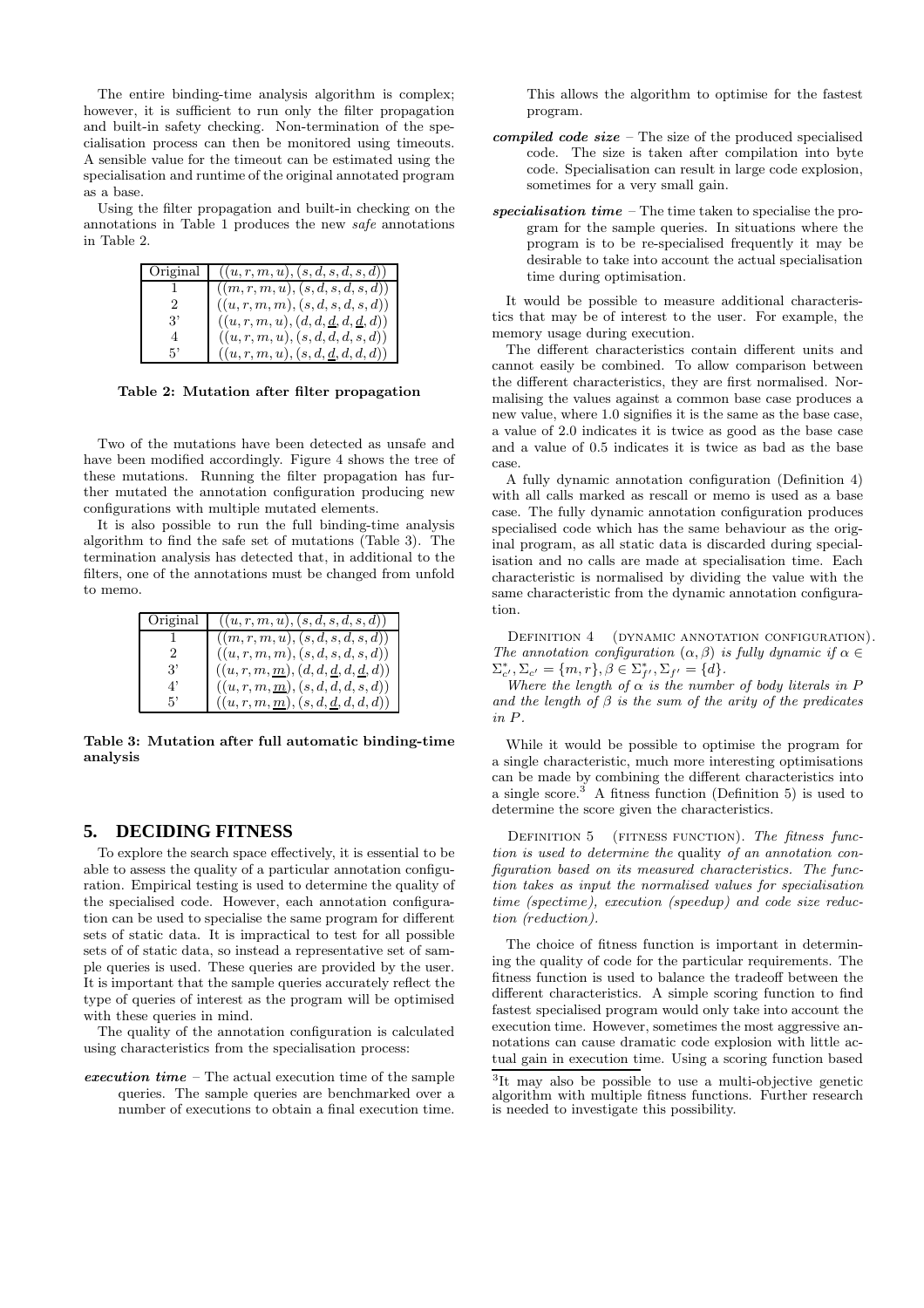

Figure 4: Safe annotation configurations after filter propagation

on both the execution time and compiled code size ensures a balance is maintained between the two characteristics.

For example, say the original program executes in 200ms and is 4, 000 bytes. Annotation configuration A executes in 100ms and is 30, 000 bytes while annotation configuration  $B$  executes in 120 $ms$  but is only 5,000 bytes. It may be desirable to choose  $B$ , which while slightly slower is much smaller than A.

Currently the default fitness function is defined as score  $= speedup^{\alpha} \times reduction^{\beta} \times spectrum^{\gamma}$  where the  $\alpha, \beta$  and  $\gamma$ values reflect the importance of the characteristics.

## **6. ALGORITHM**

Using the concepts defined in the previous sections the complete algorithm is now presented. The algorithm is given an initial starting annotation configuration and returns the best annotation configurations found according to the set fitness function.

To explore the search space the algorithm uses a beam search. The beam search explores the neighbours at each node (in this case the single mutations), and only descends into the  $W$  best nodes for each level, where  $W$  is described as the width of the beam. The search terminates when the W best nodes remain unchanged through an iteration.

Figure 5 demonstrates the beam search for  $W = 2$ . The values in the nodes represent the scores, a higher score representing a better selection. At each level the search proceeds by selecting the best two solutions.

Figure 6 outlines the algorithm. Starting with an initial annotated program, the algorithm proceeds to find mutations of the initial configuration. Each mutation is checked for safety by running the filter propagation and then the safe configurations are benchmarked. At each iteration the best annotations are chosen and the algorithm continues. When no further improvements are found, the algorithm terminates. The depth of the search tree is bounded by the number of annotations, as at each generation at least one annotation must be made less aggressive. The filter propa-



Figure 5: Beam search for  $W = 2$ 

gation allows multiple annotations to be modified in a single step, effectively skipping levels in the search tree.

Algorithm 1 describes the self-tuning algorithm in psuedo code. It uses Definition 6 to measure the characteristics of an annotation configuration.

DEFINITION  $6$  (TEST\_CONF). Given a program P, an annotation configuration  $C$ , a specialisation goal  $G_{sp}$  and a runtime query  $G_{rt}$ , test\_conf $(P, C, G_{sp}, G_{rt})$  returns the tuple  $(ST, RT, SS)$ . Where  $ST$  is the time taken to specialise P for the goal  $G_{sp}$ , producing the specialised program P'.  $RT$  is the execution time of P' for the goal  $G_{rt}$  and SS is the compiled code size of  $P'$ 

For example, running the algorithm on the index\_test/3 example (Listing 4) produces the annotations in Figure 7. The annotations have be tuned for time and speed. The algorithm has discovered that the call should not be unfolded (as it is detrimental to performace) and has marked it as memo. The tuned annotations produced specialised code that is twice as fast as the aggressive annotations.

Figure 8 is the self-tuned output for the match/2 program (Figure 3), optimised for both size and time. The algorithm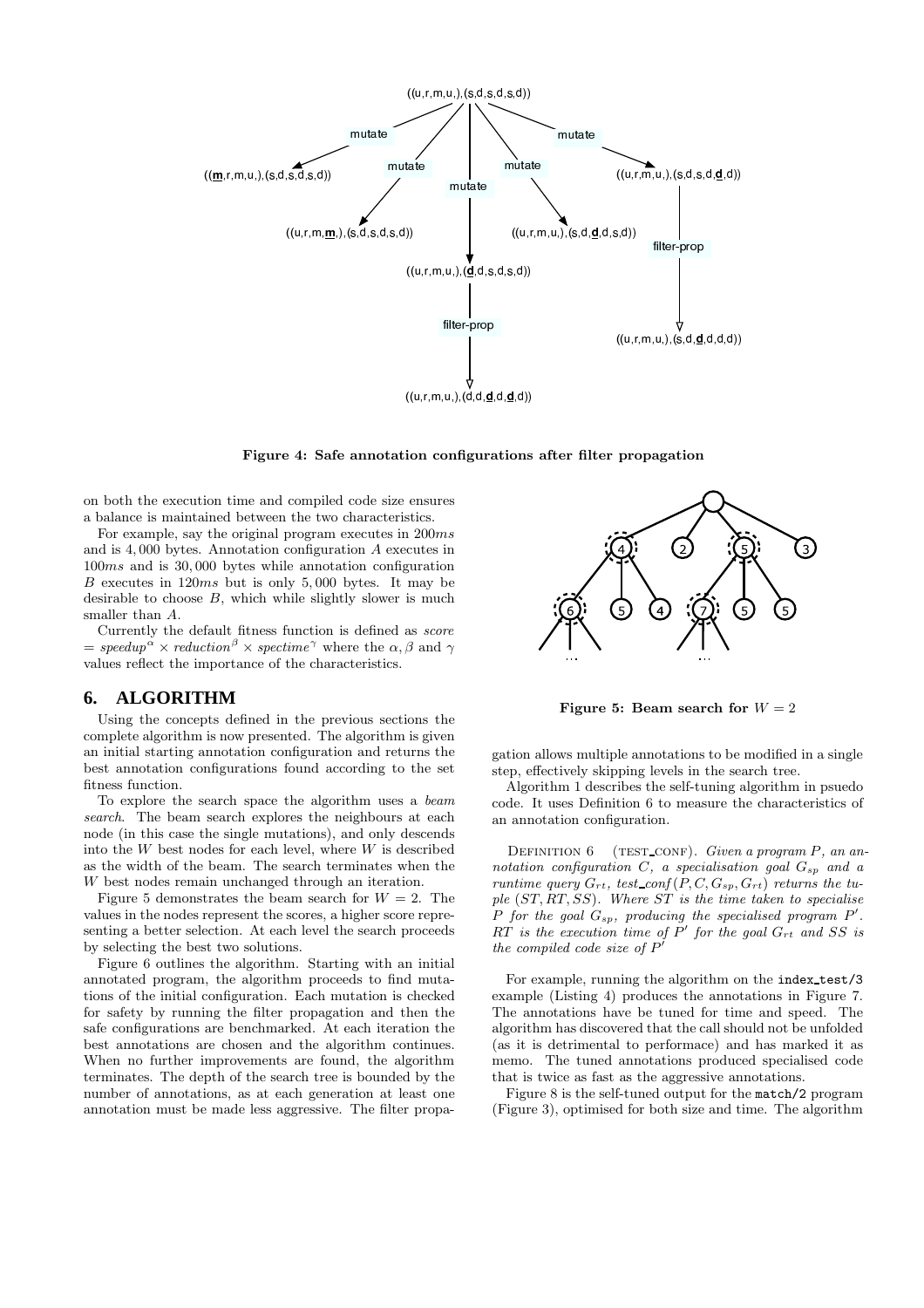

Figure 6: Self-tuning overview

 $index\_test(f(.), Y, Z) : - p(Y, Z).$ memo . . .

Figure 7: Final annotations for index test/3, optimised for time and size

has decided that while the first call can be safely unfolded, better code can be produced by memoing the call instead. The produced code is nearly two times smaller than the aggressive annotations and runs faster (full details can be found in Table 4).

### **7. EXPERIMENTS**

Table 4 presents the results of running<sup>4</sup> the self-tuning algorithm on a series of benchmarks taken from the DPPD library [13]:

 $advisor - A$  simple expert system.

inboth – The inboth example form Section 2.2.

<sup>4</sup>Benchmarks were performed on a 2.5Ghz Pentium with 512MB running SICStus Prolog 3.11.1

 $match(Pat, T) : \mathtt{match1}(\mathtt{Pat}, \mathtt{T}, \mathtt{Pat}, \mathtt{T}).$ | {z } memo  $match1([], Ts, P, T).$  $match1([A|-Ps], [B|-Ts], P, [-X|T]) : \texttt{A}\backslash==\texttt{B}, \texttt{match1}(\texttt{P}, \texttt{T}, \texttt{P}, \texttt{T}).$ *ئــــہ*ــَـ rescall | {z } memo  $match1([A|Ps], [A|Ts], P, T)$  :  $match1(Ps, Ts, P, T).$  $\overbrace{\hspace{27mm}}^{x }$ unfold : −filter match(static, dynamic).

: −filter match1(static, dynamic, static, dynamic).

## Figure 8: Final annotations for match/2, optimised for time and size

 $index\_test$  – The indexing example from Section 2.2.

 $match - A$  simple naïve pattern matcher.

 $missionaires - A program for the missionaries and canni$ bals problem.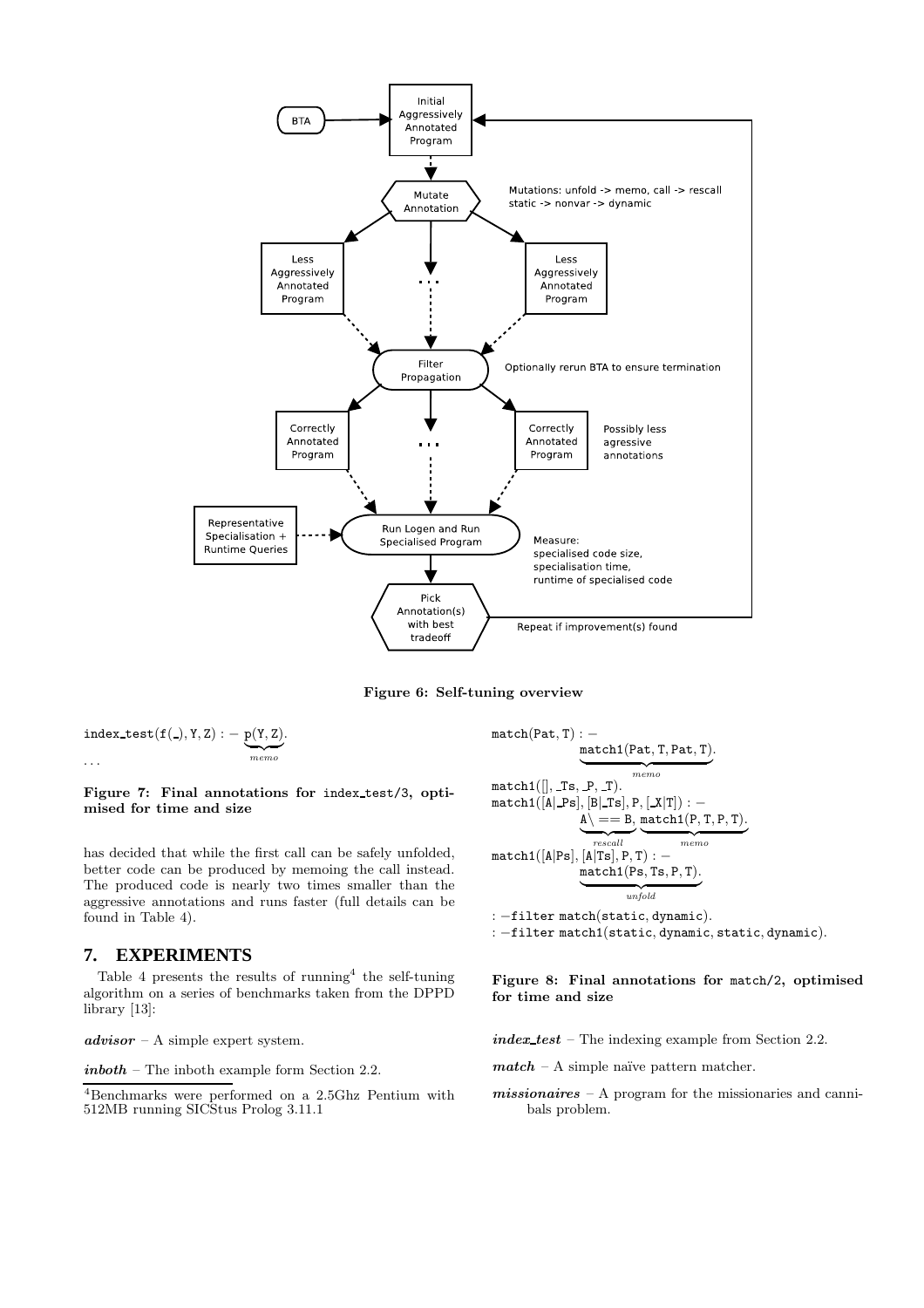Algorithm 1 Self-tuning algorithm

Input:Program P **Input:**Initial annotation configuration  $C_{init}$ **Input:**Specialisation goal  $G_{sp}$ **Input:**Runtime goal  $G_{rt}$ Input:Beam width W

1:  $C_{dyn}$  = fully dynamic annotation configuration for P 2:  $(ST_{dyn}, RT_{dyn}, SS_{dyn}) = TestConf(P, C_{dyn}, G_{sp}, G_{rt})$ 3:  $Cache = \{C_{dyn} \mapsto fitness\_func(1, 1, 1)\}\$ 4:  $CS = \{C_{init}\}\$ 5: repeat 6:  $CS_{safe} = CS$ 7: for all  $C \in CS$  do 8:  $m_{safe} = \text{safe set of mutations}(C)$ 9:  $CS_{safe} = CS_{safe} \cup m_{safe}$ 10: end for 11: for all  $C \in CS_{safe}$  do 12: if  $C \notin dom(Cache)$  then 13:  $(ST, RT, SS) = TestConf(P, C, G_{sp}, G_{rt})$ 14:  $ST' = ST/ST_{dyn}$ 15:  $RT' = RT/RT_{dyn}$ 16:  $SS' = SS/SS_{dyn}$ 17:  $Score = \int$ fitness\_func(ST', RT', SS') 18:  $Cache = Cache \cup \{C \mapsto Score\}$ 19: end if 20: end for<br>21:  $Previous$  $Previous = CS$ 22:  $CS = \text{Choose best } W$  configurations based on scores from Cache 23: until  $CS = Previous$ 

- regexp A program testing whether a string matches a regular expression (using difference lists).
- relative A simple expert system.
- **vanilla\_bd** A vanilla meta-interpreter, with a "contrived" object program invented by Bart Demoen.

Each test program has five enteries in the table: the original program, the program after specialising it using the annotations derived by the BTA of [5], and the results from the self-tuning algorithm with three different fitness functions:

- time The normalised time to execute the specialised program.  $score = speedup$ .
- $size$  The normalised size of the byte compiled specialised program.  $score = reduction$ .
- time & size An equally weighting of the normalised execution time and program size.  $score = speedup \times$ reduction.

The execution time, compiled code size and specialisation time are the non-normalised characteristics from Section 5. The optimisation time is the total time taken to find the annotation configuration, the starting configurations were provided by the BTA. The number of attempted configurations is the actual number of different annotations that were tested during the search. Note, the three enteries for the different fitness functions were timed independently of each other, in practice the cache could be reused for the different searches.

The results show that the highly aggressive configurations provided by the termination driven binding-time analysis do not neccessarily produce the best code, either in terms of code size or execution time. In both the missionaries and advisor examples the BTA configuration suffers from a code explosion for no actual gain. The missionaries example suffers an eight-fold increase in size, while the advisor example is three times larger; with neither program running any faster. The aggressive unfolding in the *index test* example also suffers a performance penalty, the loss of the clause indexing causes the BTA configuration to run two times slower than the original. Another interesting example is *vanilla demoen*. The purpose of the example was to show that under some circumstances meta-interpretation has the advantage of creating terms late and that removing the meta-interpretation can actually slow down the program. Our algorithm here has avoided the pitfall and has actually found a specialisation that improves upon the original but does not suffer from the problem of creating terms too early.

Solely using execution time as a measure for the quality of code is not always ideal either. The advisor, inboth, missionaries and relative examples all suffer from an explosion in code size when optimised only for execution time. Balancing execution time against code size produces some interesting results. For example, the missionaries program's fastest solution is 35% faster than the original with an 75% increase in code size; balancing code size with execution time finds a solution which is 23% faster than the original and is also actually 7% smaller. In the three other examples, the comprimise solution finds configurations which perform marginally slower than the fastest, but without the code explosion.

#### **8. SUMMARY AND FUTURE WORK**

This paper has presented a self-tuning, resource-aware offline specialisation technique. The main insight was that the annotations of offline partial evaluation can be used as the basis of a genetic algorithm. Indeed, the fitness of annotations can be evaluated by trial and error using a set of representative sample queries on some target Prolog system and hardware, taking properties such as execution time and code size into account. This makes our approach both resource aware and able to fine-tune itself to new hardware or Prolog systems. Furthermore, annotations can be mutated by toggling individual clause or predicate annotations. To reduce the search space we make use of a recent fully automatic binding-time analysis [5] in order to adapt unsafe mutations (of which there are many) into safe ones. The binding-time analysis also provides a valid starting point for our algorithm.

The empirical evaluation or our technique has been very encouraging. We have shown that our self-tuning algorithms avoids pitfalls of ordinary partial evaluation, while being able to find better specialised code in terms of speedup, code size or both. For example, the results show that the binding-time analysis of [5] can lead to large code explosion for little gain in efficiency, while our algorithm finds a much better tradeoff.

In future it would be useful to examine whether one can use a cost model in place of the representative sample queries to evaluate the runtime of the specialised programs. Another important area of future research is the efficiency of the genetic algorithm. While searching for the final con-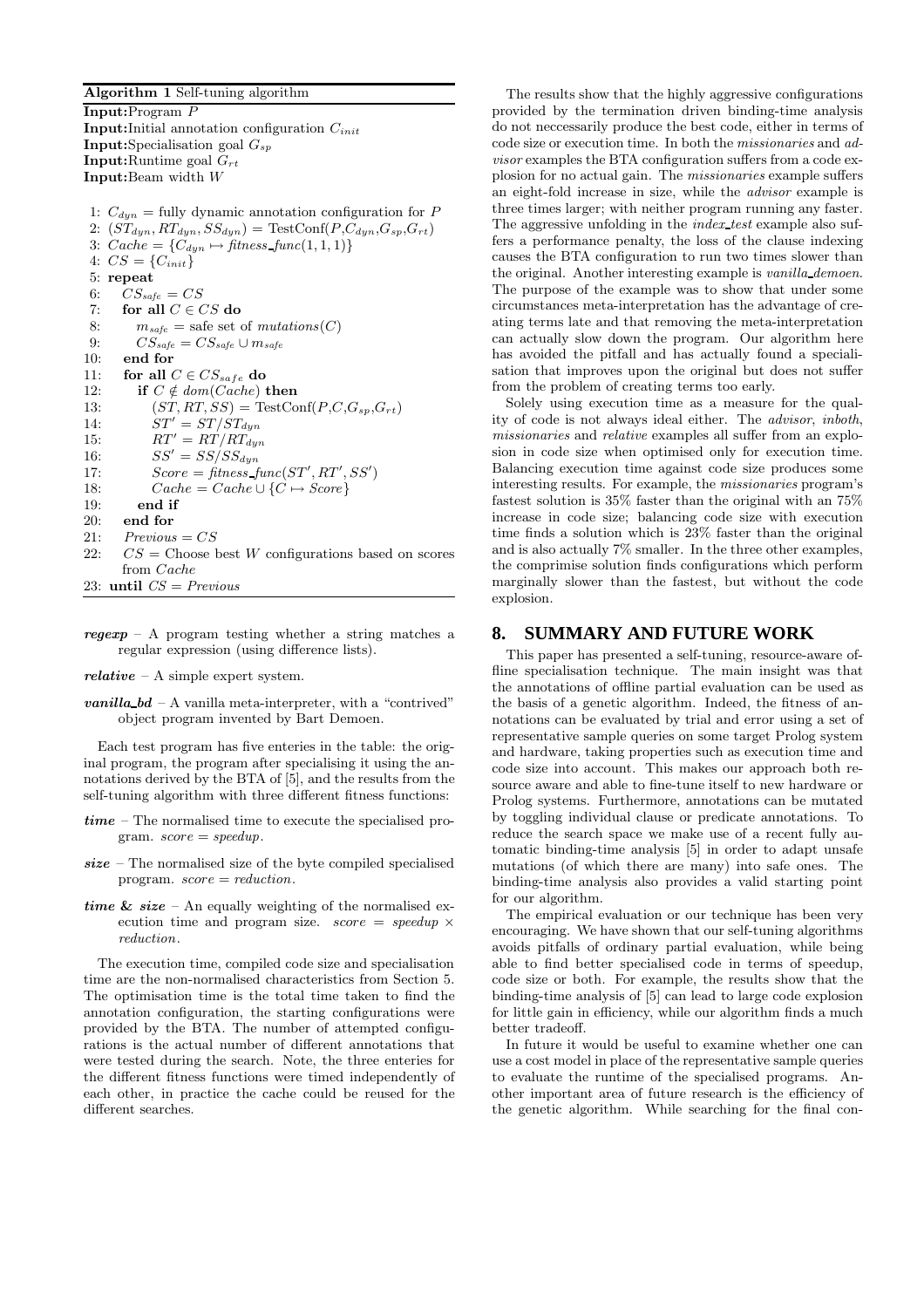| Benchmark    | Fitness              | Execution          | Compiled Code | Specialisation   | Optimisation    | Attempted      |
|--------------|----------------------|--------------------|---------------|------------------|-----------------|----------------|
| Program      | Function             | Time               | Size (bytes)  | Time             | Time            | Configurations |
| advisor      | original             | 700ms              | 4098          |                  |                 |                |
| advisor      | <b>BTA</b>           | 700ms              | 13929         | 20ms             |                 |                |
| advisor      | time                 | 430ms              | 9256          | 20ms             | 21s             | 14             |
| advisor      | size                 | 700ms              | 4098          | 20ms             | 10s             | 16             |
| advisor      | time & size          | 440ms              | 4784          | $20\mathrm{ms}$  | $23\mathrm{s}$  | 16             |
| inboth       | original             | 850ms              | 1453          |                  | $\overline{a}$  | ÷.             |
| inboth       | BTA                  | 450ms              | 4717          | 20ms             |                 |                |
| inboth       | time                 | 370ms              | 3942          | 20ms             | 21s             | 20             |
| inboth       | size                 | 820ms              | 1289          | $20\mathrm{ms}$  | 17s             | $26\,$         |
| inboth       | time & size          | 470ms              | 1673          | 20ms             | $24\mathrm{s}$  | 23             |
| index_test   | original             | 2570ms             | 1753          |                  |                 |                |
| index test   | <b>BTA</b>           | 5270ms             | $1675\,$      | 20ms             |                 |                |
| index test   | time                 | 2570ms             | 1753          | 20ms             | 21s             | $\overline{4}$ |
| index test   | size                 | 5270ms             | $1675\,$      | 20ms             | 3s              | $\overline{4}$ |
| index_test   | time $\&$ size       | $2570 \mathrm{ms}$ | 1753          | $20\mathrm{ms}$  | $21\mathrm{s}$  | $\overline{4}$ |
| match        | original             | 800ms              | 1037          |                  |                 |                |
| match        | <b>BTA</b>           | $510\mathrm{ms}$   | 2204          | $20\mathrm{ms}$  |                 |                |
| match        | time                 | 440ms              | 1487          | 20ms             | $7\mathrm{s}$   | 7              |
| match        | size                 | 800ms              | 1037          | 20ms             | $5\mathrm{s}$   | $8\,$          |
| match        | time & size          | 440ms              | 1487          | 20ms             | 10s             | 8              |
| missionaries | original             | 4710ms             | 6701          | $\overline{a}$   | $\sim$          |                |
| missionaries | <b>BTA</b>           | 4710ms             | 55956         | 80ms             |                 |                |
| missionaries | time                 | 3490ms             | 11802         | 60ms             | 2332s           | 505            |
| missionaries | size                 | 3880ms             | 6259          | 80ms             | 413s            | 688            |
| missionaries | time $\&$ size       | 3830ms             | 6263          | $60 \mathrm{ms}$ | 3386s           | 715            |
| regexp       | original             | 3540ms             | 1620          |                  |                 |                |
| regexp       | $\operatorname{BTA}$ | 810ms              | 1417          | 20ms             |                 | $\bar{a}$      |
| regexp       | time                 | 810ms              | 1417          | 20ms             | 44s             | 19             |
| regexp       | size                 | 810ms              | 1417          | $20\mathrm{ms}$  | 16s             | $24\,$         |
| regexp       | time & size          | 810ms              | 1417          | 20ms             | $55s$           | 24             |
| relative     | original             | 1400ms             | 2544          | $\overline{a}$   | $\overline{a}$  | $\overline{a}$ |
| relative     | $\operatorname{BTA}$ | 320ms              | $\,2356$      | 20ms             |                 | $\blacksquare$ |
| relative     | time                 | 270ms              | 5411          | 20ms             | 47s             | 33             |
| relative     | size                 | 280ms              | 2364          | 20ms             | 37s             | $40\,$         |
| relative     | time $\&$ size       | 280ms              | $\,2364$      | 20ms             | 28s             | 22             |
| vanilla bd   | original             | 430ms              | 9891          |                  | $\overline{a}$  | $\frac{1}{2}$  |
| vanilla bd   | <b>BTA</b>           | 760ms              | 8369          | 20ms             |                 |                |
| vanilla_bd   | $time$               | 260ms              | 9092          | $20\mathrm{ms}$  | 142s            | $21\,$         |
| vanilla_bd   | size                 | 760ms              | 8369          | 20ms             | $87\mathrm{s}$  | $14\,$         |
| vanilla_bd   | time & size          | 260ms              | 8938          | $20\mathrm{ms}$  | $142\mathrm{s}$ | $21\,$         |

Table 4: Experimental results for the self-tuning algorithm

figuration, the algorithm may try many different configurations. This is costly as each configuration must be tested for safety, specialised and then benchmarked. To optimise the algorithm we must either speed up the total time taken per configuration, or reduce the number of configurations that are tested.

The benchmarking itself must produce timings with enough granuality to distinguish between the best cases, meaning that the time taken to benchmark each configuration cannot easily be reduced. In the case where a benchmark is run multiple times to produce reliable results, it may be possible to change the measurement taken, instead using the number of iterations possible in a given time period.

At each iteration in the beam search, single stage mutations are added to the set of configurations. There is cur-

rently no attempt at genetic *crossover*,<sup>5</sup> combining configurations with good performance in the hope of finding a better one. Of course, naïvely breeding configurations may not produce better answers, but there are situations where combining two independent mutations will allow the algorithm to converge on the final solution faster. Further work is needed to determine when configurations can be combined and an initial starting point could be mutations affecting different predicates, or by using some form of dependency analysis. It may also be possible to divide large programs into smaller sections for optimisation. While this can remove possible optimisations, it increases the scalability of the algorithm. Another possible way to improve the scal-

<sup>5</sup> Strictly speaking our current algorithm is actually closer to an evolutionary algorithm rather than a genetic algorithm [6].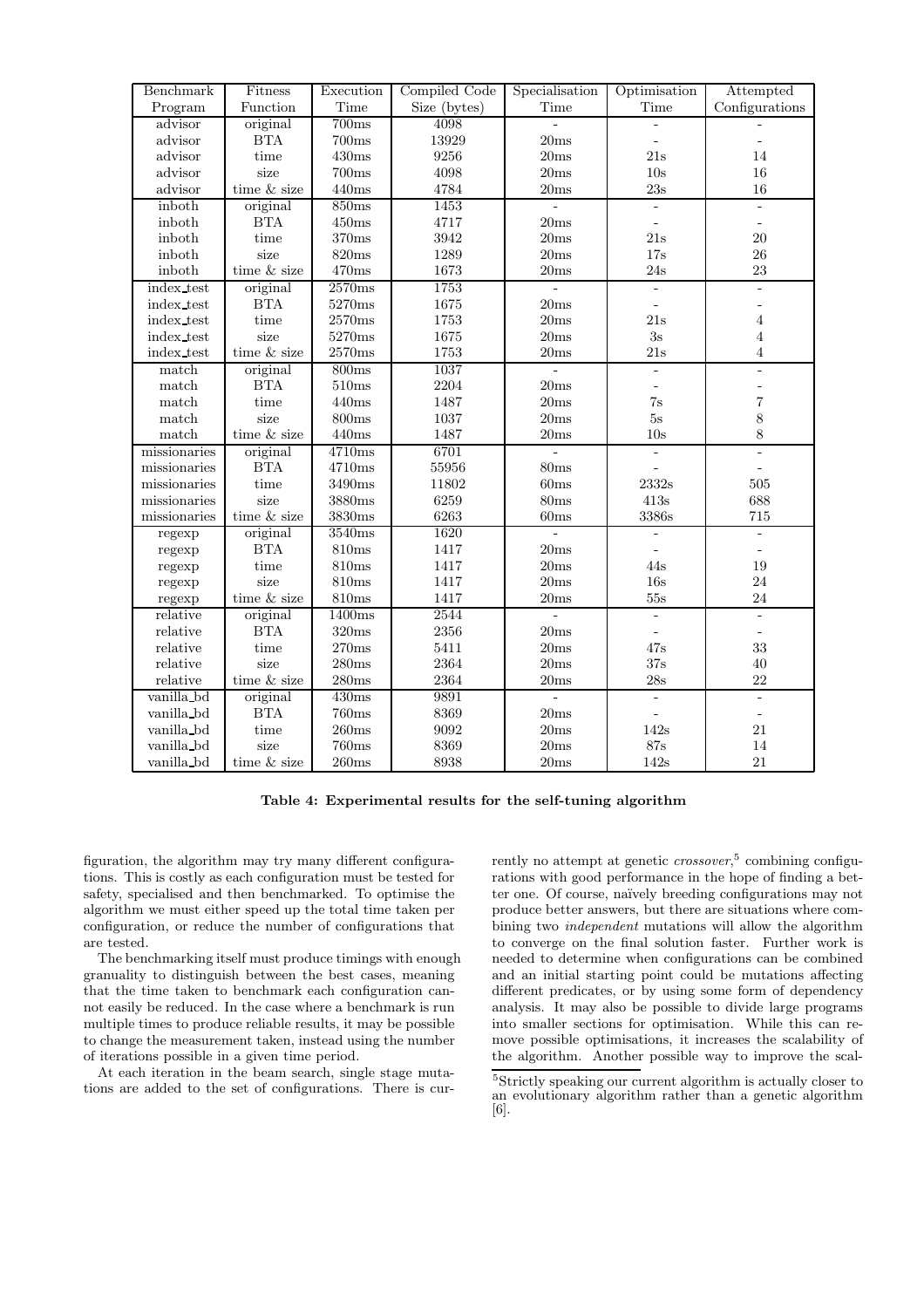ability is to introduce randomness into our algorithm (i.e., not compute and evaluate all possible mutations but only some random subset).

The binding-time analysis [5] is an iterative algorithm. During the algorithm described in this paper, the BTA is run on many different configurations to ensure that they are safe. Most of the configurations differ only slightly from ones previously analysed. The BTA algorithm, along with the specialisation process itself, could be modified to reuse previous intermediate results. If a subset of a program has been seen before (with the same annotations) then it is possible some of the analysis can be reused. This should provide good opportunities to speed up the safety analysis for each configuration.

The system lends itself well to parallelisation. The different configurations can be tested on different machines. Care must be taken in the interpretation of the results, since the algorithm tunes towards the performance of the installed Prolog system and underlying architecture. While the results can be normalised between machines of differing speeds providing a fair indication of speed, it will not take into account any differences in the actual architecture, which may affect performance. Initial results of parallelisation look promising; running the missionaries example on two computers (with similar specifications) produces a 96% improvement in execution time compared with the execution time on a single machine. Further investigation is needed to fully explore this avenue. In previous work [22] the specialisation process itself was parallelised, distributing the work over a network of work stations.

#### **Acknowledgements**

We would like to thank Michael Roskopf, Bart Demoen, John Gallagher, and all the other partners of the ASAP project for their help and input.

## **9. REFERENCES**

- [1] E. Albert, S. Antoy, and G. Vidal. Measuring the Effectiveness of Partial Evaluation in Functional Logic Languages. In Proc. of 10th Int'l Workshop on Logic-based Program Synthesis and Transformation (LOPSTR'2000), pages 103–124. Springer LNCS 2042, 2001.
- [2] E. Albert and G. Vidal. Symbolic profiling for multi-paradigm declarative languages. In Logic-Based Program Synthesis and Transformation (Proc. of LOPSTR'01), pages 148–167. Springer LNCS 2372, 2002.
- [3] A. F. Bowers and C. A. Gurr. Towards fast and declarative meta-programming. In K. R. Apt and F. Turini, editors, Meta-logics and Logic Programming, pages 137–166. MIT Press, 1995.
- [4] B. Brassel, M. Hanus, F. Huch, J. Silva, and G. Vidal. Runtime Profiling of Functional Logic Programs. In Proc. of the 14th Int'l Symp. on Logic-based Program Synthesis and Transformation (LOPSTR'04), pages 178–189, 2004.
- [5] S.-J. Craig, M. Leuschel, J. Gallagher, and K. Henriksen. Fully automatic Binding Time Analysis for Prolog. In S. Etalle, editor, Logic Based Program Synthesis and Transformation, 14th International Workshop, pages 61–70, 2004.
- [6] A. Eiben and J. Smith. Introduction to Evolutionary Computing. Springer-Verlag, 2003.
- [7] J. Gallagher. A system for specialising logic programs. Technical Report TR-91-32, University of Bristol, November 1991.
- [8] J. Gallagher and M. Bruynooghe. The derivation of an algorithm for program specialisation. New Generation Computing, 9(3 & 4):305–333, 1991.
- [9] J. P. Gallagher. Tutorial on specialisation of logic programs. In Proceedings of the 1993 ACM SIGPLAN symposium on Partial evaluation and semantics-based program manipulation, pages 88–98. ACM Press, 1993.
- [10] C. A. Gurr. A Self-Applicable Partial Evaluator for the Logic Programming Language Gödel. PhD thesis, Department of Computer Science, University of Bristol, January 1994.
- [11] C. A. Gurr. Specialising the ground representation in the logic programming language Gödel. In Y. Deville, editor, Logic Program Synthesis and Transformation. Proceedings of LOPSTR'93, Workshops in Computing, pages 124–140, Louvain-La-Neuve, Belgium, 1994. Springer-Verlag.
- [12] J. Jørgensen, M. Leuschel, and B. Martens. Conjunctive partial deduction in practice. In J. Gallagher, editor, Logic Program Synthesis and Transformation. Proceedings of LOPSTR'96, LNCS 1207, pages 59–82, Stockholm, Sweden, August 1996. Springer-Verlag.
- [13] M. Leuschel. The ECCE partial deduction system and the DPPD library of benchmarks. Obtainable via http://www.ecs.soton.ac.uk/~mal, 1996-2004.
- [14] M. Leuschel and M. Bruynooghe. Logic program specialisation through partial deduction: Control issues. Theory and Practice of Logic Programming, 2(4 & 5):461–515, July & September 2002.
- [15] M. Leuschel, J. Jørgensen, W. Vanhoof, and M. Bruynooghe. Offline specialisation in Prolog using a hand-written compiler generator. Theory and Practice of Logic Programming, 4(1):139–191, 2004.
- [16] M. Leuschel, B. Martens, and D. De Schreye. Controlling generalisation and polyvariance in partial deduction of normal logic programs. ACM Transactions on Programming Languages and Systems, 20(1):208–258, January 1998.
- [17] J. W. Lloyd. Foundations of Logic Programming. Springer-Verlag, 1987.
- [18] J. W. Lloyd and J. C. Shepherdson. Partial evaluation in logic programming. The Journal of Logic Programming, 11(3& 4):217–242, 1991.
- [19] B. Martens and J. Gallagher. Ensuring global termination of partial deduction while allowing flexible polyvariance. In L. Sterling, editor, Proceedings ICLP'95, pages 597–613. MIT Press, June 1995.
- [20] S. Prestwich. The PADDY partial deduction system. Technical Report ECRC-92-6, ECRC, Munich, Germany, 1992.
- [21] D. Sahlin. Mixtus: An automatic partial evaluator for full Prolog. New Generation Computing, 12(1):7–51, 1993.
- [22] M. Sperber, P. Thiemann, and H. Klaeren. Distributed partial evaluation. In Proceedings of the